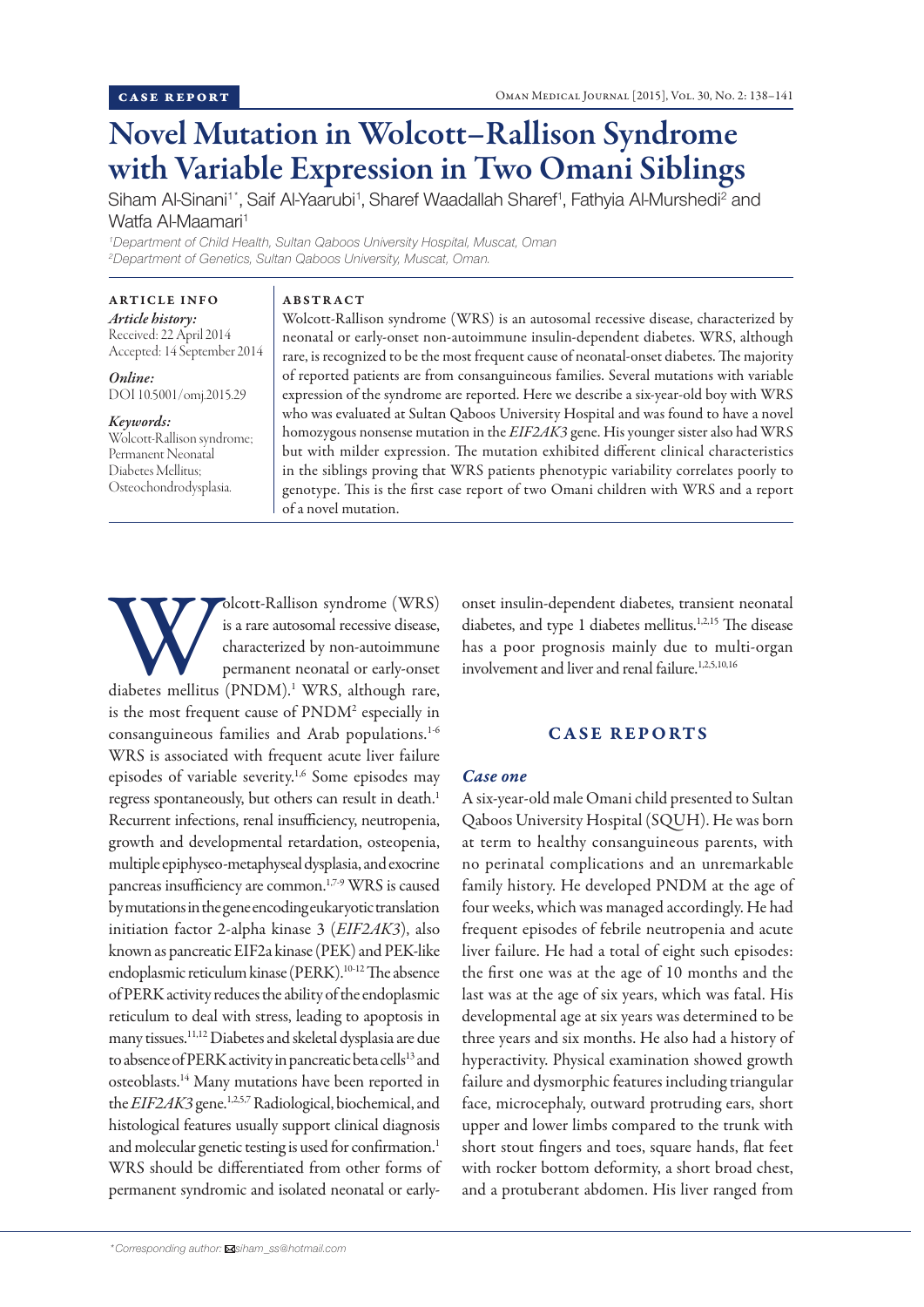

Figure 1: Radiological features of a six-year-old boy (case 1) with permanent neonatal-onset diabetes mellitus (a) showing small irregular carpal bones, short stubby phalanges with irregular metaphases, and (b) flat femoral epiphyses with irregular acetabular roof and flattened femoral epiphysis. (c) Delayed ossification of the lower tibial epiphyses and (d) irregular spinal anterior vertebral plate was also seen.

normal size to hepatomegaly at different times of his disease course, with no splenomegaly. Eye and fundus examination were unremarkable.

Investigations showed leucopenia, neutropenia, and intermittently low hemoglobin due to glucose-6 phosphate dehydrogenase (G6PD) deficiency-related acute hemolysis. Liver enzymes were high during these episodes with liver failure and cholestasis. Alanine aminotransferase (ALT) and aspartate aminotransferase (AST) were as high as 5000–6500IU/L during acute episodes. The highest total and direct bilirubin levels were 900µmol/L and 600µmol/L, respectively. High alkaline phosphatase (500IU/L) was measured, and he had normal calcium and phosphate levels. The coagulation profile was deranged during episodes with a prothrombin time (PT) of 21.7 seconds, international normalized ratio (INR) of 1.68, and activated partial thromboplastin time (APTT) of 56 seconds. These were unresponsive to intravenous vitamin K injections but normalized after recovery from the acute episode. His renal function was normal. Fecal elastase concentration was <50µg/g indicating severe exocrine pancreatic insufficiency. During episodes of liver dysfunction, he improved with supportive management and broadspectrum antibiotics for febrile neutropenia. Viral and autoimmune causes of acute hepatitis and liver failure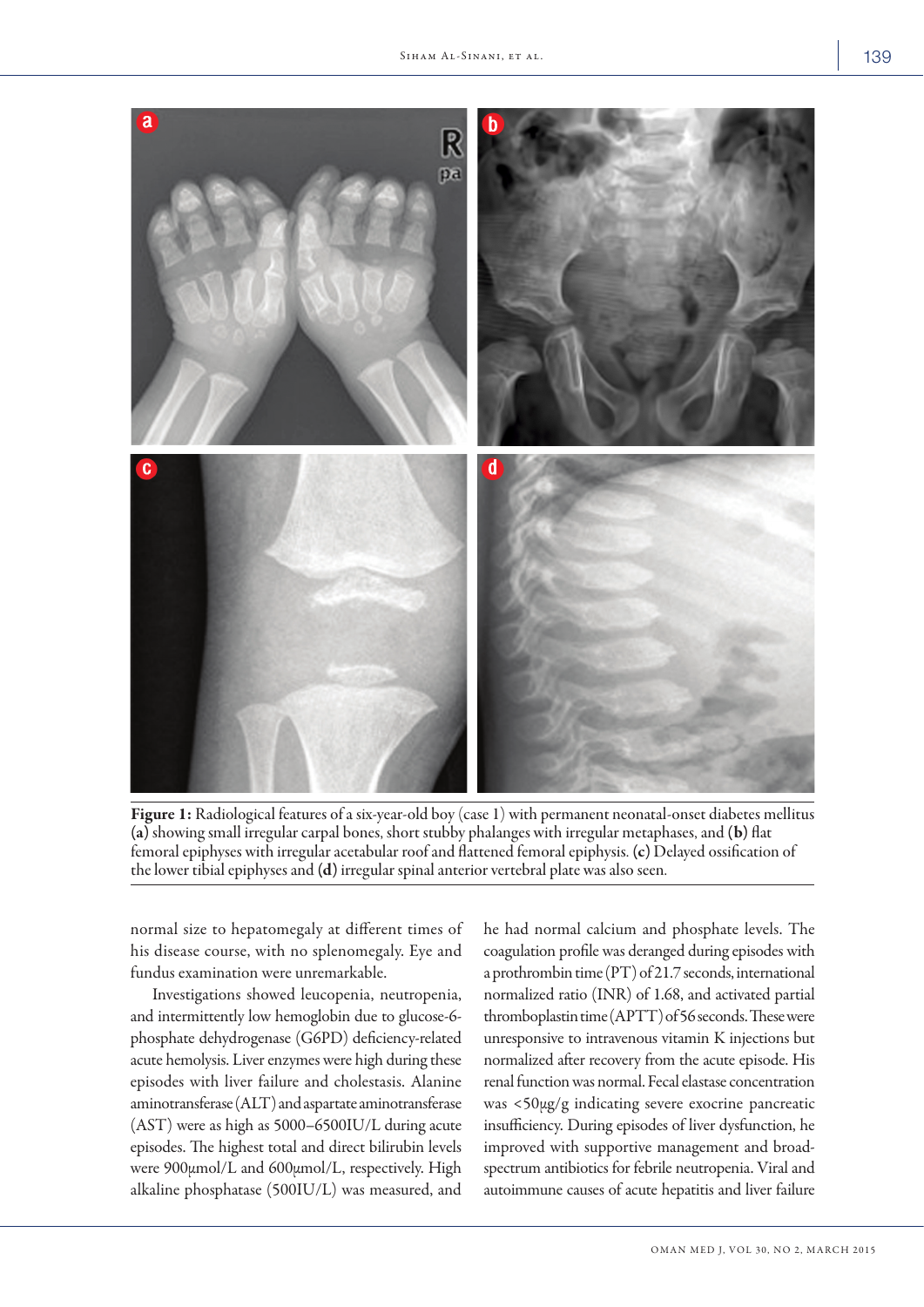were ruled out and immunodeficiency workup was normal. Investigations for metabolic disorders were unremarkable. Bone marrow aspirate showed reactive marrow with arrest of granulocytes maturation and preponderance of promyelocytes. Skeletal survey showed generalized osteopenia and skeletal dysplasia [Figure 1a-d]. Ultrasound (US) of the abdomen showed hypotrophic pancreas and mild hepatomegaly. Abdominal computed tomography (CT) scan showed the same. Liver biopsy performed between acute episodes showed markedly swollen hepatocytes with rarefied cytoplasm with occasional multinucleate, degenerated, and necrotic hepatocytes. The portal tract showed scanty lymphocytic infiltrates. There was focal perisinusoidal fibrosis. The possibility of WRS as a diagnosis was confirmed by sequencing analysis which identified a novel homozygous nonsense mutation in exon 11, (c.1764T>G, [p.Y588X]) of the *EIF2AK3* gene. He had few episodes of hypoglycemia that could have been the cause for episodic liver failure, which improved spontaneously with normalization of liver enzymes and function over days to weeks. The patient was managed in between acute episodes with insulin for PNDM and pancreatic enzymes replacement therapy and daily oral prophylactic antibiotic. He died at the age of seven years with picture of diabetic ketoacidosis (DKA), liver failure, encephalopathy, and possibly sepsis.

### *Case two*

The four-year-old sister of the boy described in case one also had WRS. She was born at term with no perinatal complications. She presented with PNDM and cyclic neutropenia at six-weeks of age. She subsequently developed three episodes of acute hepatitis without signs of liver failure. Unlike her brother, she had normal development and growth. Skeletal survey showed mild osteopenia with milder skeletal dysplasia compared to her brother. Her carpal bones and phalanges were normal. She had a wide middle part of the ribs and flat femoral epiphyses. Her spine had irregular anterior vertebral plate at thoracic vertebrae only. Fecal elastase was initially normal but decreased on subsequent testing at the age of three years  $\left( \langle 50 \mu g/g \rangle \right)$  indicating a severe exocrine pancreatic insufficiency. Abdominal CT revealed atrophic pancreas with normal other organs. Abdominal US during episodes of acute hepatitis was normal. She is currently managed with insulin, prophylactic daily oral antibiotics,

and pancreatic enzyme replacement therapy. She was alive at the time of writing this report with no episodes of hypoglycemia and very few infections. Her growth is gradually declining with time.

#### DISCUSSION

WRS is the most common cause of PNDM in areas of high consanguinity.<sup>1,3,4,7</sup> Despite the highly consanguineous community, no cases have been reported in Oman. This might indicate that WRS is exceptionally rare in this population, but also that it is unrecognized leading to delay in diagnosis and perhaps early death. We report the case of two siblings with WRS with a novel mutation, the first reported incident in Oman. Our patients were found to be homozygous for a nonsense mutation p.Y588X in *EIF2AK3* gene that has not been reported previously. Although the c.1764T>G (p.Y588X) mutation is novel, it is thought to be pathogenic. The EIF2AK3/PERK protein is 1115 amino acids long and the catalytic kinase activity is located at the carboxyl half of the protein starting precisely at amino acid 577. Having a truncating mutation at position 588 abolishes almost completely the kinase catalytic part.

Our first patient presented with typical symptoms and signs of WRS. The second patient had similar features of WRS on initial presentation when compared to her sibling. She differed in the severity of episodes, absence of liver failure, milder skeletal dysplasia, normal weight gain initially and normal development, and the absence of hypoglycemia and severe infections. This further proves the expression variability even within the same sibship that has been described in the literature. Clinical variability between WRS patients, even siblings, is usually intellectual deficit, exocrine pancreatic deficiency, hypothyroidism, neutropenia and recurrent infections, and the presence and frequency of liver failure episodes.<sup>1,5,7</sup> Disease variability appears to be independent of *EIF2AK3* mutations, with the possible exception of older age at onset and neutropenia.7 This fact is amplified in our case as this truncating mutation is assumed to almost remove the catalytic activity of the protein making variable expression of the *EIF2AK3* a less likely factor. Factors causing disease variability may include variable expression of the *EIF2AK3* gene, other modified genes, exposure to environmental factors,